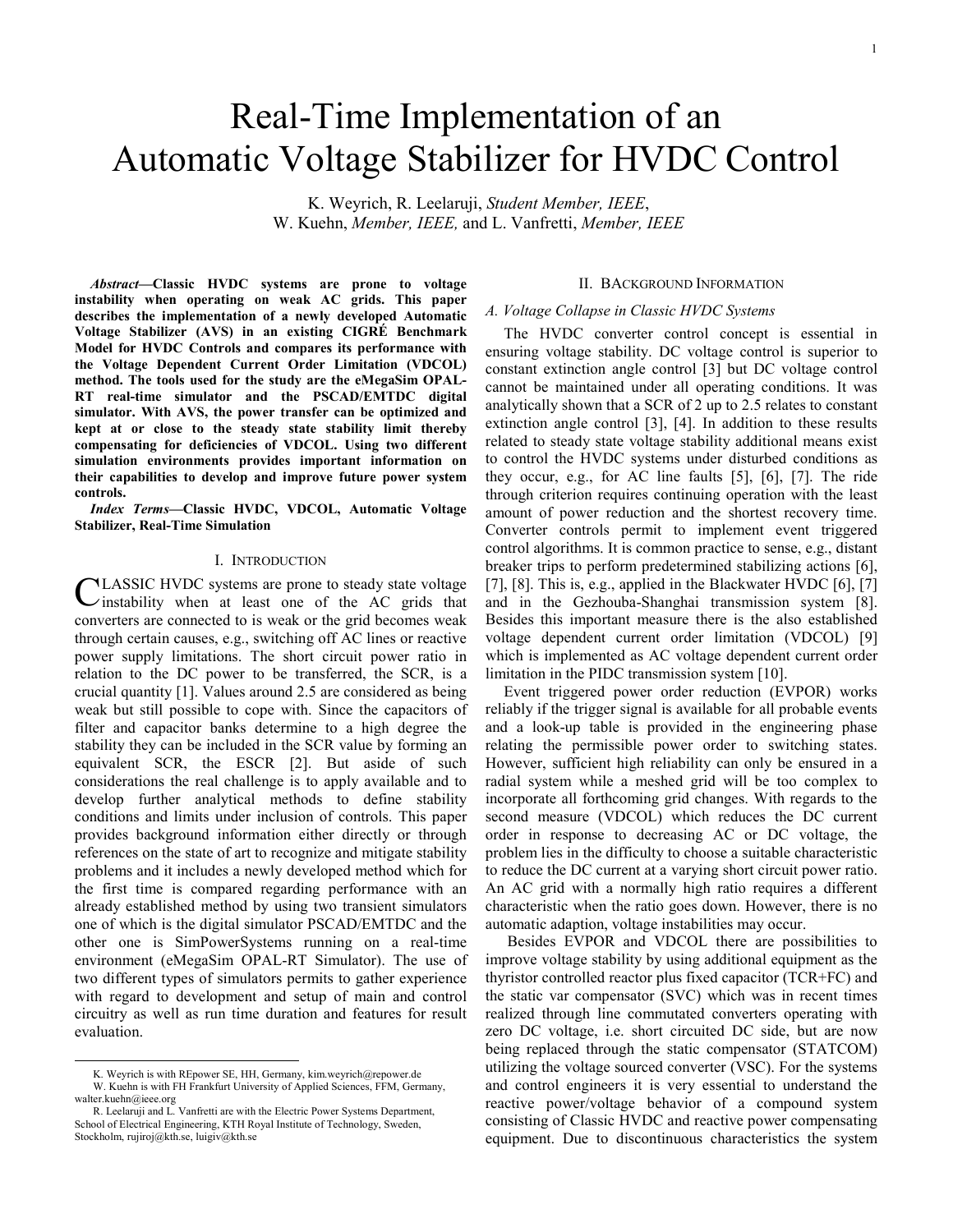can suddenly change from stable to unstable [3]. This can also happen when continuously controlled equipment like STATCOM and TCR+FC is utilized. Then EVPOR and VDCOL are up to now the only methods to avoid voltage collapse at detrimental conditions.

Although there was a lot of engineering capacity and brain put into the issue to stabilize Classic HVDC systems operating on weak AC grids [11], [12] the idea to remedy the stability problem by an self-adaptive Real-Time/On-Line method was surprisingly only pursued recently leading to the so called Automatic Voltage Stabilizer (AVS) [13], [14]. The method and corresponding apparatus is different from the available solutions since it is directly directed towards recognizing an impending voltage collapse at operation and takes immediate measures to prevent this. The theoretical base of this work was already laid in [3] and before in [4]. Fundamental for the treatment of steady state stability and to remedy stability problems is to recognize that voltage and transmission angle instability occur simultaneously if the AC terminal of the HVDC converter connected to a weak grid is not continuously controlled. So, there are not two different methods necessary. If the voltage is continuously controlled then there remains still the potential for transmission angle instability and the method can still be applied. The voltage and transmission angle stability problem is, of course, very relevant for Classic HVDC systems, but it is also an issue when the VSC type of HVDC is used. Then, even when voltage can be controlled, i.e. converter rating is sufficient to cover the reactive power need, transmission angle instability is an issue. The AVS is based on an on-line steady state stability analysis using a dynamic stability limit detection method [13]. The PVcharacteristic in Fig. 1 provides information about a generic AC transmission system with regards to voltage instability.



Fig. 1. PV-Curve and stability limit detection method

The uncontrolled AC voltage (<sup>V</sup>*AC*) is at the receiving end of an AC transmission system. The voltage declines with increasing power up to the maximum transferable power (MTP) level, once the MTP-Point has been reached, it will decline with decreasing power. In general, this PV-curve holds also for an HVDC system being connected to an AC grid of moderate stiffness [1]. For the current control loop the upper branch is stable and the lower branch is unstable. On the upper branch DC current rises in proportion to the ordered DC power. If the MTP-Point is surpassed, the DC current continues to grow but the DC power declines. The conventional HVDC power controller is not able to detect this change, and the AC terminal voltage starts to collapse. The collapse can be halted through VDCOL. VDCOL does,

however, not recognize if the system has already passed the stability border and that it is operating on the lower branch of the PV-curve. Besides voltage depression and efficiency deterioration this mode of operation has some other disadvantages as it became clear through theoretical analysis and preliminary PSCAD/EMTDC simulations using an own HVDC model. The results are summarized under Section II-B.

# *B. Possible VDCOL Problems*

*1) Asynchronous machines, thermostatic loads and distribution transformers —:* With decreasing AC voltage, the operating point on the torque-slip characteristic of an asynchronous machine might move toward the critical slip value. It consequently increases the machine current which leads to voltage collapse and machine stalling when the VDCOL function is not able to limit the DC current increase on the upper branch of the PV-curve. A similar problem exists in connection with thermostatic loads and distribution transformers controlling consumer voltage via on-load tap changers.

*2) Synchronous Generators —:* If VDCOL does not stop the HVDC system from moving towards the lower PV-curve branch, electromechanical instability may arise. At the end of the present work such conditions were also studied. The results are not yet included in this article but commented on in Section V. Particularly in parallel AC/DC transmission systems the interaction between AC and DC is very crucial and VDCOL functioning and calibration need to be investigated. In [12] the necessity to study steady state characteristics to understand transient phenomena of parallel systems and to find remedial measures is stressed. Today's transient HVDC performance and control calibration needs are directly determined on a transient simulator, sometimes without preceding static stability investigations [9]. For strong AC grids this should not be a problem. However, this approach is insufficient for weak grids, as described later in this paper.

*3) Calibration —:* Calibrating VDCOL for a relatively strong system will not suffice when the system becomes weak in a non-anticipated way. Calibrating for a weak system and operating on a strong one will lead to unnecessary power curtailment.

*4) Controls —:* The gain of the controlled converter station is negative on the lower branch of the PV-curve. This does not permit stable DC power control.

The Automatic Voltage Stabilizer (AVS) [13], [14], which is described in Section III-B, does not experience the problems mentioned above. This is shown through various investigations, starting with building the model in Section III and model validation and comparative simulation results in Section IV. Comparison refers to VDCOL versus AVS performance on the one hand, and PSCAD versus OPAL-RT simulations on the other hand.

# *C. Benefits of Real-Time Simulation*

The PSCAD digital simulator permits the set-up and simulation of truly complex power systems including power semiconductor equipment and necessary controls. The simulation time increases in proportion to configuration size and depends on the specific equipment needed. While for the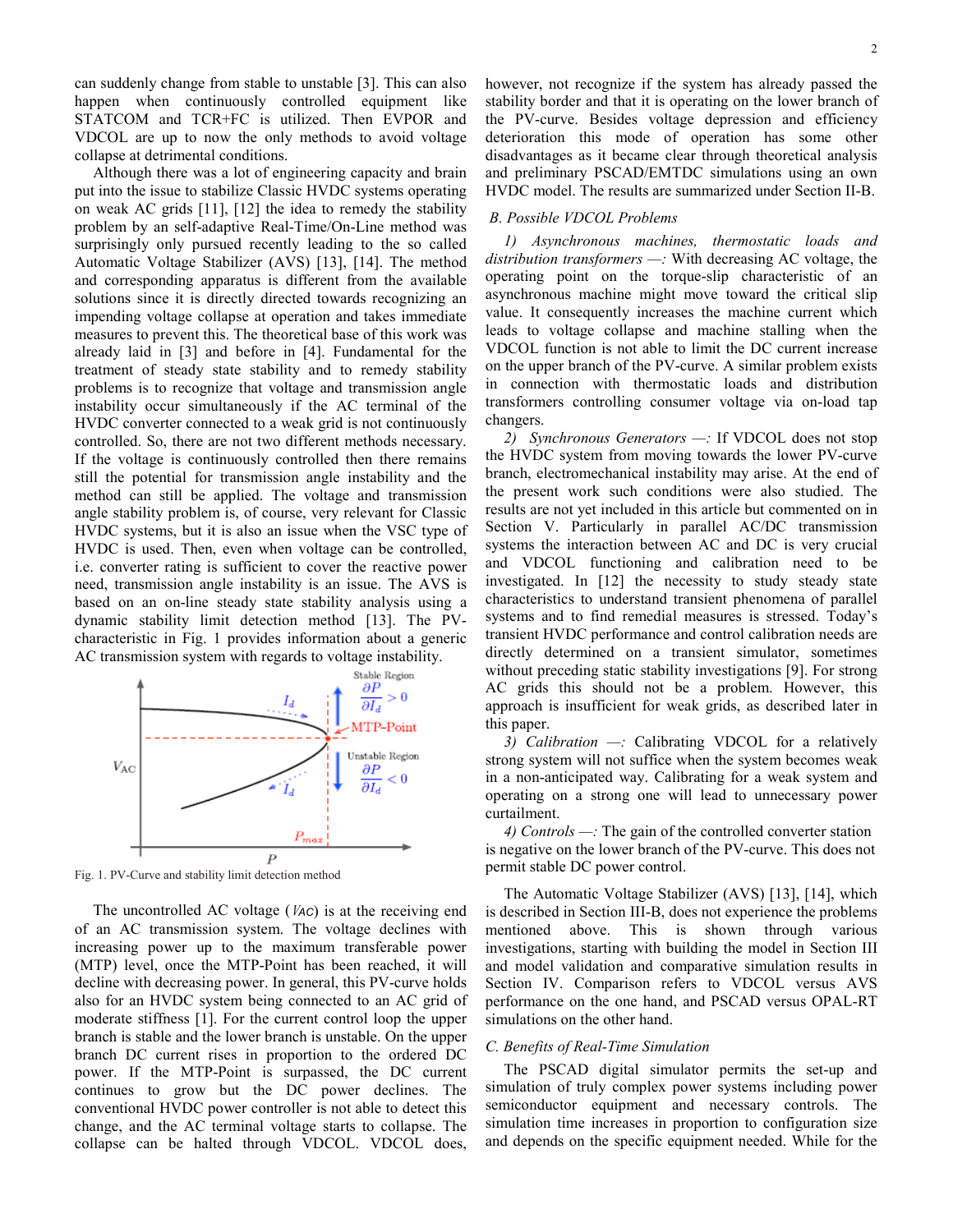comparison study in this article PSCAD is sufficient, additional circuitry can from a certain amount on increase computation time to unacceptable values. Further studies that consider the enhancement of the AC network model and the study of three-terminal HVDC systems are planned. Thus, it is expedient to simulate the AVS with a real-time simulator (eMegaSim OPAL-RT simulator) and to get acquainted with its real-time features before considering more complex configurations. Both the PSCAD digital simulator and the eMegaSim OPAL-RT simulator contain an implementation of the CIGRÉ Benchmark Model for HVDC Controls, including the VDCOL function.

The main tasks of this work are the implementation and verification of the automatic voltage stabilizer for both simulators and the performance evaluation of the VDCOL function. Compared to analog simulators, digital Real-Time simulators use samples of the various system quantities and determine the next output of these quantities through some solution algorithm using previous outputs, previous inputs and the actual inputs. Due to the sampling period which has to cover the processing time of the samples as well as the time it needs to have the inputs stored in the computer memory and the outputs sent to actuators the notion of RT is relative. The predetermined time step used in our simulations is 50 µs, which allows us to sample up to 20 data points on a 1 kHz signal. With regard to firing signal generation and controls this is sufficient but regarding the exact determination of, e.g., lightning surges having a rise time of 1.2 µs this would not be sufficient. Usually, however, insulation coordination is not performed on a RT-simulator but on a Transient Digital Simulator as, e.g., PSCAD/EMTDC.

It has to be noted: a RT simulator permits calculations within any time frame, provided no real-time requirements have to be met. A main reason for using a RT-simulator in the industry is to be able to connect control cubicles and test its hardware and software before shipping to site. In our case the pursued RT simulation permitted to implement in a reasonable time frame a new stabilization method and to prepare a possible connection of real-time controls containing the stabilizer algorithm. Thus the results obtained are twofold: First it is possible to operate the HVDC system at or close to the stability boundary without inducing voltage instability which is important in respect to building a smart power system and secondly: Connection points between main circuitry measurements and the controls are identified for later connection and tests of control cubicles.

#### III. MODELLING NEEDS

# *A. CIGRÉ Benchmark*

The CIGRÉ Benchmark Model for HVDC Controls runs on a digital computer using an electromagnetic transient program. It permits to investigate steady state and dynamic control performance at weak AC grid conditions.

The model contains a 12 pulse/ 500kVdc/ 1000MW monopolar long distance transmission system including all necessary filter circuits and capacitor banks to provide proper operating voltage quality (Fig. 2). The grids are formed by static grid equivalents. Implemented in the model is constant extinction angle control but not the transition from DC voltage control to minimum extinction angle control as it is actually installed in DC transmission systems [10]. Therefore, for this study inverter controls were complemented by DC voltage control. The transfer from DC voltage to minimum extinction angle control is a rather problematic point on the powervoltage characteristic of the inverter [13], [15]. In actual systems either the valve side AC voltage or the extinction angle can be controlled via the converter transformer on-load tap changer. This improves stability conditions [15]. However in the CIGRÉ Benchmark Model no tap changer is foreseen and also for the present study no such equipment was added.



Fig. 2. CIGRÉ Model

In order to determine the best suitable control solution for given grid conditions it is necessary to understand the coupled power/reactive power/controls relationships which permit to stay within ratings of main and auxiliary equipment and permit at the same time stability. Up to now the overall governing control principle as described in [16], [17] is the marginal current principle which is contained in the CIGRÉ Benchmark Model. Within this principle there is some freedom to exert certain controls as described above. The degree of freedom is known since long and new control concepts will probably mainly be directed towards inclusion of wide area measurements, real-time/online computations of sensitivities [3] and parallel HVDC model simulation in realtime to know the status and probable changes of stability conditions. Important today is to push main equipment to higher rating, e.g., DC operating voltage up to *±*800 kVdc as it was achieved recently and to test new circuit related ideas, as, e.g., the capacitor commutated converter and active filter circuits. Multi-terminal Classic HVDC systems will probably be restricted to a minimum number of terminals as, e.g., the PIDC system - where on a bipolar DC line converters operate in parallel - and the three-terminal HVDC Transmission Québec - New England.

It should be of interest to mention here that the VSC type converter has made it easier for academia to participate in controls design and its simulation. There is no such relatively complex requirement as shifting the power control between the converters and marginal current compensation or to cope with the problem of commutations failures. The controls are relatively simple as compared to Classic HVDC controls. It appears presently that dq-control technique gets some preferred attention, but as to the opinion of the authors the interconnections with the AC grid, implementation of virtual inertia and rotor angle stability of mechanical generators operating in parallel to static generation [15] as well as the transmission angle stability receive not sufficient attention, particularly not so in links between weak AC grids and in offshore wind farm connections via HVDC systems where tight construction schedules exist and planned commissioning times have to be met. In view of this it is urgent to define a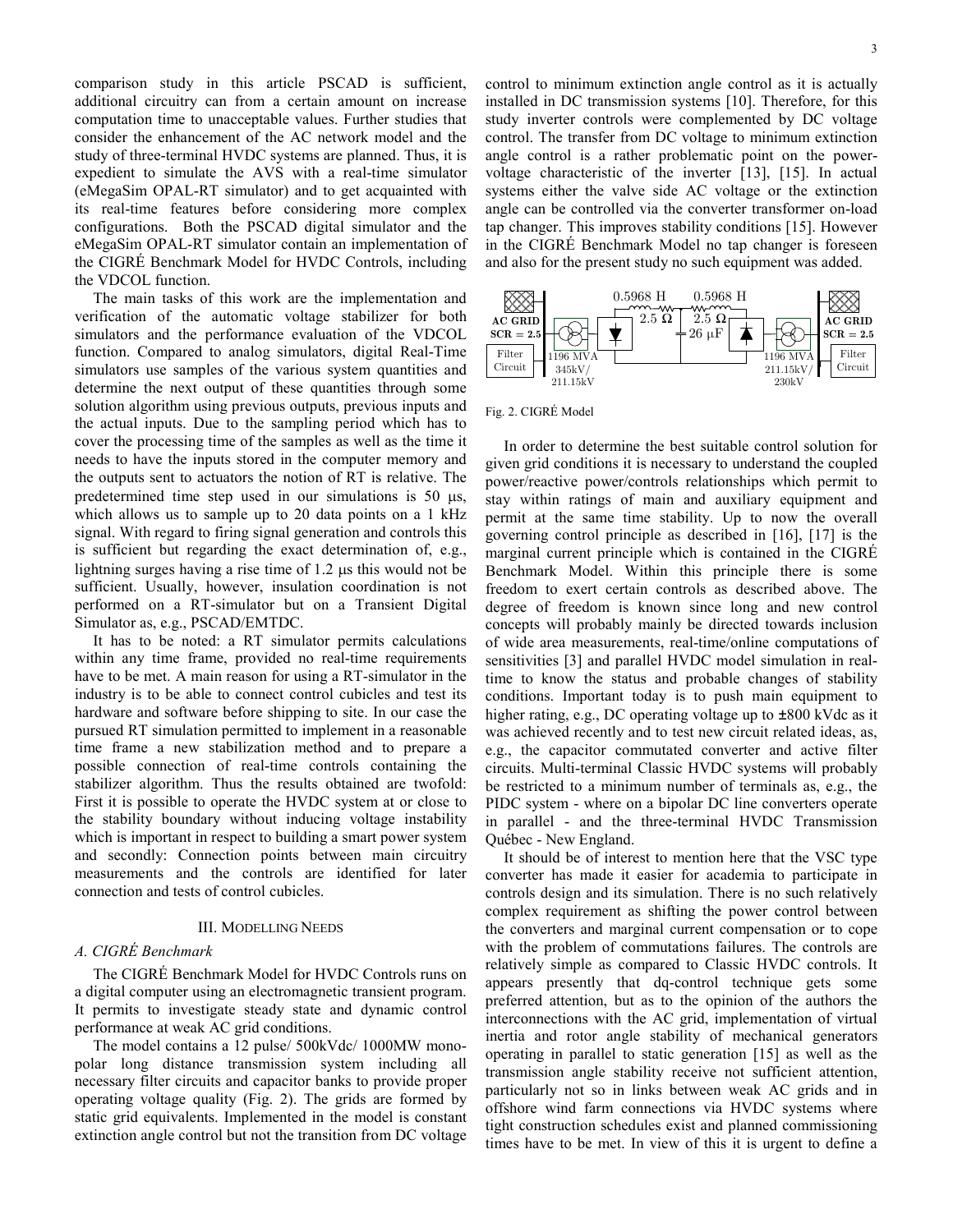CIGRÉ Benchmark Model for HVDC Controls also for the VSC type HVDC transmission system and to distinguish between different model types according to requirements to be met when participating in overall grid controls.

# *B. AVS Implementation in PSCAD*

The PV-curve provides analytical means to distinguish between the upper and the lower branch by determining the derivatives of the DC power with respect to the DC current (Fig. 1). Essential for a statement on steady state stability is the sign of the quotient ∂P/∂Id. Since ∂P/∂Id cannot be measured directly, it is determined by measuring the derivatives ∂P/∂t and ∂Id/∂t with respect to time, and forming the product of these derivatives resulting in:  $\partial P/\partial t$  $\times$  ∂Id/∂t = crit (see Fig. 3a).



(d) Power Reduction Mechanism

Fig. 3. PSCAD/EMTDC AVS Implementation

If only one of the derivatives with respect to time becomes negative, which indeed occurs when moving along the lower branch of the PV-curve, the product "crit" becomes negative. If both derivatives with respect to time are either positive or negative - which happens when the operating point moves along the upper branch - the product is positive, so we know that the operating point is on the upper branch.

The value of "crit" is passed to a hysteresis buffer that triggers a mono-flop which in turn sets the stability limit detection signal "slds". Fig. 3b illustrates how the "slds" generates a pulsed signal called "switchover" which operates finally the sign reversal switch. Two clock signals, T1 and T2, are embedded in the circuit. With T1 the operating point is pushed back up, with T2 it falls back to the lower branch. The displayed principle ensures a safe oscillation around the MTP-Point. Fig. 3c depicts the effect of the switchover signal. The two time-based switches can be disregarded. They are necessary to power up the system to nominal conditions without AVS control.

If the AVS is switched on ("Stabilization at Limit" in upper position), the feedback sign of the closed-loop current controller is switched between plus and minus depending on the switchover signal. A negative sign will change the current from increase to decrease. This leads the operating point back to the upper branch and then, since the "crit" value becomes positive, the sign is switched back to positive. In this way the operating point will revolve around the stability boundary. Instead of bounding the operating point around the stability border, the power order can automatically be reduced at the first occurrence of the stability limit detection signal (slds) (Fig. 3d). This signal triggers a mono-flop that in turn operates a switch which reduces the power order by a defined value. In [14] this is a value adapting itself to the MTP level, but this value is fixed for the test purpose in this paper.

Fig. 3d shows that VDCOL is DC based. This is indeed a limitation due to the fact that the AC voltage declines always earlier than the DC voltage [15]. However, for a weak AC grid with an SCR of around two there is only a very small AC voltage decline before the voltage collapses. That is, the difference whether using AC VDCOL or DC VDCOL is only marginal and not decisive for the functioning and the performance of VDCOL at weak grid conditions. If needed the change to AC voltage dependent VDCOL can be easily implemented.

#### *C. Real-Time AVS Model Implementation*

The AVS was implemented within the inverter control subsystem of the original model. Fig. 4a depicts the details of the AVS which was embedded. The measured DC current (CDC) and DC voltage (VDC) are multiplied to get the power transmitted over the DC link. The subsystems for the stabilizer (Fig. 4a and 4b) and the automatic power reducer (Fig. 4c) are equipped with a switch to set them active or inactive. The stabilizer is switched on after 35 seconds and stays active for 30 seconds, while the automatic power reducer is switched on at 67 seconds and remains active for 28 seconds. When the stabilizer is switched on, the "Id\_Red\_ON" function is set on too.

To avoid an operation at the stability boundary with the accompanying swings around the MTP point a power order reduction triggered by the aforementioned "slds" signal is necessary. The power reduction order has to appear when the operating point is on the upper branch. This is achieved by simultaneously issuing a current order reduction pulse.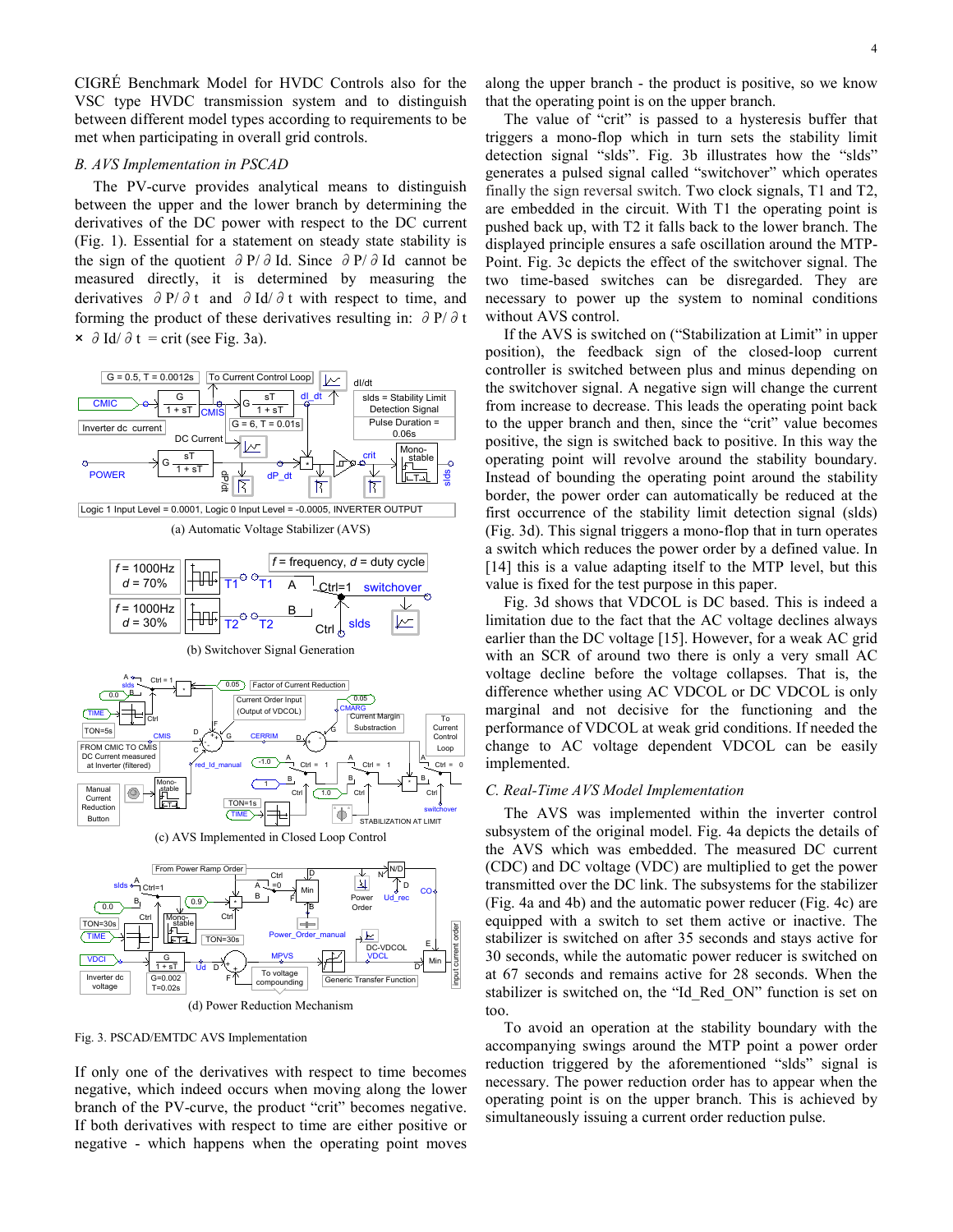### IV. COMPARATIVE SIMULATIONS

## *A. VDCOL Characteristics*

Weak grid here means that the internal reactance of the grid is set to a value resulting in a short circuit power ratio (SCR) of 1.9 at an internal AC grid voltage of 380 kV. It is assumed



Fig. 4. AVS Implementation for Real-Time Simulation

that this SCR value results from a structural change with a SCR value of 3.33 before this change. For normally available  $SCR = 3.33$  there is a protection against voltage collapse and at the same time, there is no unnecessary power curtailment if the voltage declines within the normal voltage band. If, however, the SCR changes due to a non-foreseeable and nondetectable event reducing the SCR value to below 3.33, e.g., to 1.9, then the calibration of the VDCOL characteristic is no longer appropriate and this is shown in this study.

The characteristic permits DC current overload of 1.2 at 0.9 p.u. DC voltage holding for the characteristic implemented in PSCAD controls. This is either a temporary overload or can even be continuous overload depending on the prevailing ambient temperature. The parameters given in Fig. 5a show that the VDCOL calibration values differ between PSCAD and SimPowerSystems (SPS) and accordingly the VDCOL characteristics are somewhat different as also depicted in Fig. 5a. Fig. 5b shows a controlled variation of the internal grid voltage to test the behavior of VDCOL, AVS and the AVS with automatic power reduction in the listed order. In PSCAD simulation the variation of the internal grid voltage can be accomplished manually or via an automatic ramp. Manual ramping is not possible with SPS due to time lags between the monitoring console and the real-time target, automatic ramping is used.



Fig. 5. VDCOL Characteristics and Internal Grid Voltage

## *B. Weak AC Grid on Rectifier Side*

In this scenario the SCR at the Rectifier is 1.9 while the SCR at the Inverter is 2.5. Fig. 6a shows the response of the AC terminal voltage of the rectifier as a result of a variation of the internal grid voltage as shown in Fig. 5b.



<sup>(</sup>b) Rectifier Oscillograms Fig. 6. Weak AC Grid on Rectifier Side - SPS Results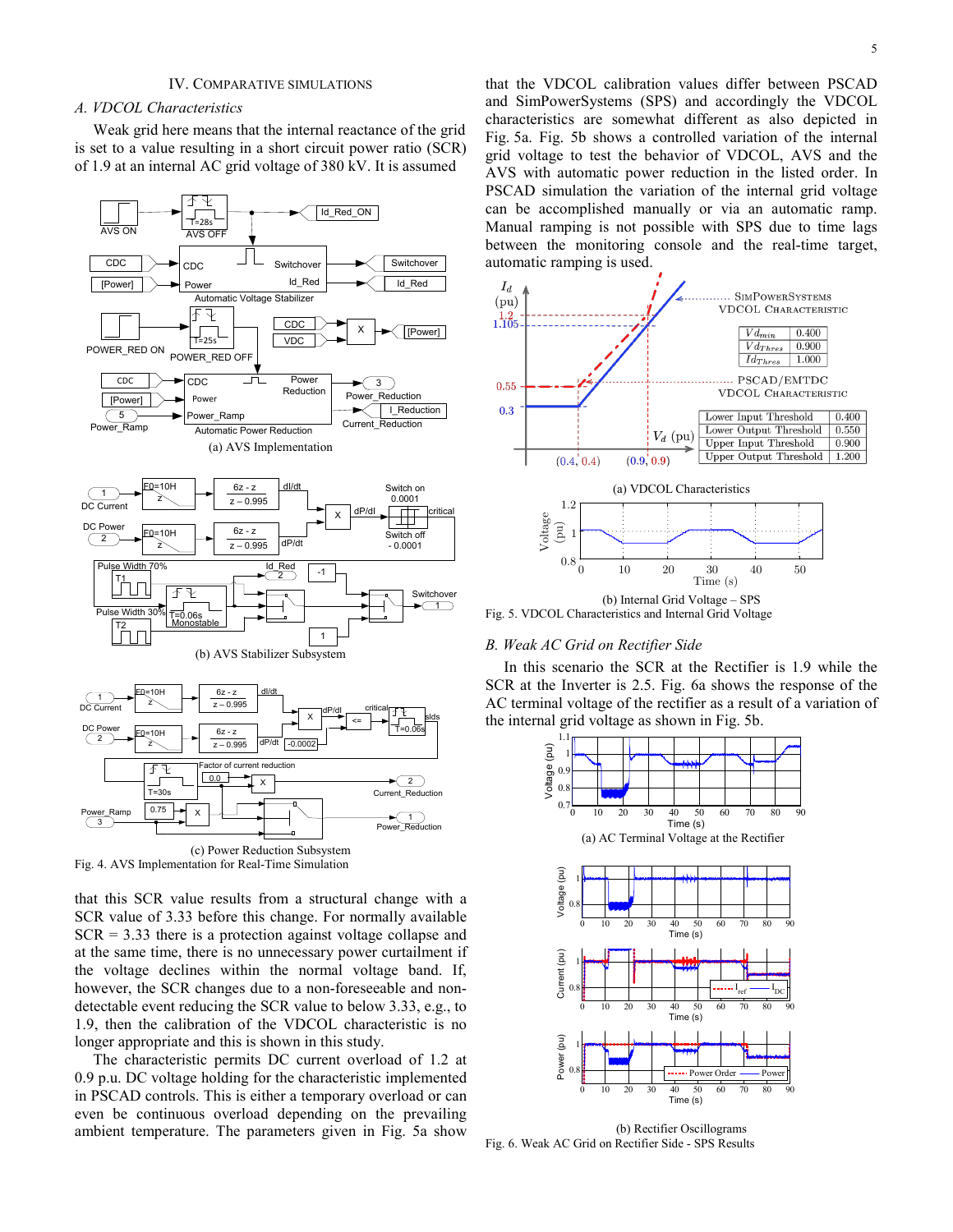Only the VDCOL is activated during time 10-20 sec, which makes the voltage drop to somewhat above 0.8 p.u. The AVS is activated between 40-50 sec, which retains the voltage level around 0.9 p.u. The AVS with automatic power reduction is activated at time 70-80 sec. The ac voltage is kept above 0.9 p.u. Fig. 6b illustrates the comparison of the DC quantities for the three different control methods.

It is clear that without AVS, the operating point at VDCOL operation slides to the lower branch of the PV-curve. The operation of AVS without the power order reduction yields stable swings around stability limit and this swing can be removed by applying the automatic power order reduction. Fig. 7a and 7b depict the similar test on the PSCAD digital simulator. According to Fig. 6a to 7b the AVS implementation on both simulators provide similar responses. While the oscillating operating point will not be acceptable for a longer time it provides the proof that the system is actually kept around the stability boundary. Setting the power order to a lower value as soon as these swings occur, either manually or automatically, yields a stable system.



Fig. 7. Weak AC Grid on Rectifier Side - PSCAD Results

### *C. Weak AC Grid on Inverter Side*

The internal grid voltage shown in Fig. 5b is applied at the inverter. The SCR values are each 2.5 at the rectifier and the inverter. In this scenario only VDCOL and AVS with the automatic power reduction are tested. Only the VDCOL is activated during time 10-20 sec, the commutation failure occurs as shown in Fig. 8. In contrast to VDCOL, the operation of AVS, at time 40-50s, results to only a voltage dip and prevents the commutation failures. Similar simulation results were obtained from the PSCAD simulation not shown here.

## *D. Performance with embedded Asynchronous Machine*

In this scenario the SCR at the rectifier is set to 1.9 while the SCR at the inverter is set to 3.3. In contrast to the previous

scenarios, the DC power is decreased to 0.8 p.u (taking into account the demand of an asynchronous machine). The total power transfer on the AC line before the test is approximately the same level as in the previous scenarios. The AC terminal voltage of the rectifier shows a steep decline with solely VDCOL in operation ( $t = 10-30$  sec), dropping to 0.6 p.u. (Fig. 9a). This low voltage level caused by the reactive power demand of the asynchronous machine is pulling the AC voltage further down. In real operation this would be prevented by tripping the machines but it has to be recognized that before this happens the *Vac* versus *Q* behavior of both the machines and the converter station determine in combination the slide towards the lower branch of the PV-curve and the converter might have already surpassed the nose of the PVcurve before the machines trip.



Fig. 8. AC Terminal Voltage Inverter - SPS

Fig. 9b shows that DC power decreases despite the DC current increase, this is a clear indication that the MTP-Point is surpassed. As in the previous test, the AVS and the AVS with the automatic power reduction are applied at time 40-60 sec and 70-90 sec, respectively, where both of them prevent system collapse.



Fig. 10a to 10b illustrate the similar response obtained from the PSCAD digital simulator. Fig. 11 shows the response of the asynchronous machine. VDCOL cannot stop the AC grid voltage decline. The asynchronous machine is sent over the pullout slip causing further voltage decrease. AVS prevents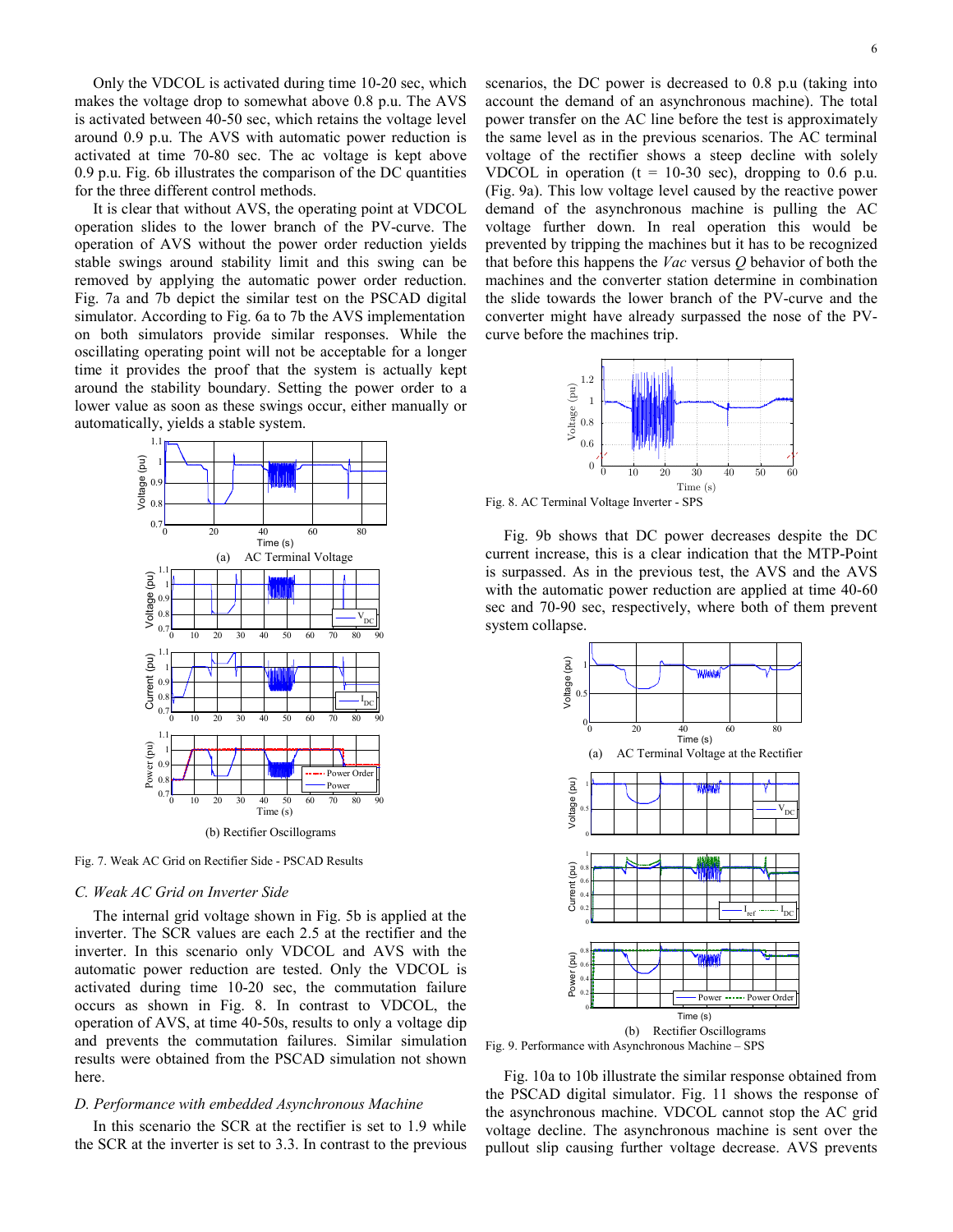this phenomenon either by keeping the operating point revolving around the maximum power point or by applying automatic power order reduction. Also here either manual reduction of the power set value or the implemented automatic power order reduction avoids swings around the MTP-level.



Fig. 11. PSCAD Oscillograms Asynchronous Machine

## V. CONCLUSIONS

Classic HVDC systems operating in weak environments can be protected from voltage instability by performing Real-Time/On-Line stability analysis in parallel and in synchronism with the running power system and by using the outcome of the analysis to influence the HVDC power controller such that the power is kept at or close to the maximum transferrable power level. Real-Time/On-Line stability limit detection and ensuing stabilization are the two elements of the Automatic Voltage Stabilizer (AVS) which in a special form is complemented by Automatic Power Order Reduction (APOR)

to provide a defined distance from the steady state stability boundary.

As compared to the state of the art which uses Voltage Dependent Current Order Limitation (VDCOL) the proposed method of AVS and APOR provide stable operation also at very detrimental conditions where the short circuit power ratio of the system changes between low and very low. It could be shown that there is no unique calibration of the VDCOL function fitting to different values of the systems short circuit power ratio. This can lead to a shift of the operating point to the lower branch of the voltage/power curve of the system. This means efficiency reduction due to low DC voltage and high DC current. In addition with the AC voltage being pulled down induction machines will go over the pullout slip and then the system voltage would totally collapse if the machines would not be switched off in due time. However, if switched off consumers would be affected dramatically.

The AVS/APOR functions remedy the problem by keeping the AC and DC voltage on a higher level and DC current on a lower level. Efficiency is higher and induction machine pullout is prevented, i.e. operation continues on a lower but stable HVDC power transfer level.

After conclusion of the work pertaining to this report the static grid on the rectifier side was replaced by an AC transmission system with synchronous generators at both ends. The system working with VDCOL only showed swings in the region of several Hz which were attributed to limit cycling of HVDC controls but the system could be stabilized with the AVS/APOR function.

Both the PSCAD and the Opal-RT simulator using SPS produced equal results. Since the first steps of implementation were always done on PSCAD there was already experience of equipment and controls interaction available before going to the RT-simulator. In PSCAD, since the run time was less than 100 sec and the computation time was about 4 min, it was not that much of a problem to wait for results, particularly not so since during the run certain ramps were initiated or performed manually working as an operator which means that the time to do this was anyway needed. A too fast run would have prevented an analysis and an immediate reaction during the run. Such test actuations are also possible in SimPowerSystems and they were accordingly implemented and actuated through certain predetermined control sequences.

Further investigations on expanded systems not belonging to the present topic and not reported here needed very long simulation times going over an hour with PSCAD. Such systems need real-time simulation not to waste the time of engineers sitting to wait for results which very often, in the beginning of set-ups and implementations are not that what is expected with the consequence of additional runs.

The conclusion is: To develop a certain size of converter and transmission main circuitry and to add internal and external controls is possible without real-time simulation. But from a certain point on there is no alternative in these days where real-time simulation equipment is on the market. What should be considered besides run time is the easiness of building, testing and changing circuits and configurations in the development stages. If once a circuit runs and is tested regarding its behavior under different grid and operating conditions it is relatively simple to implement more measuring